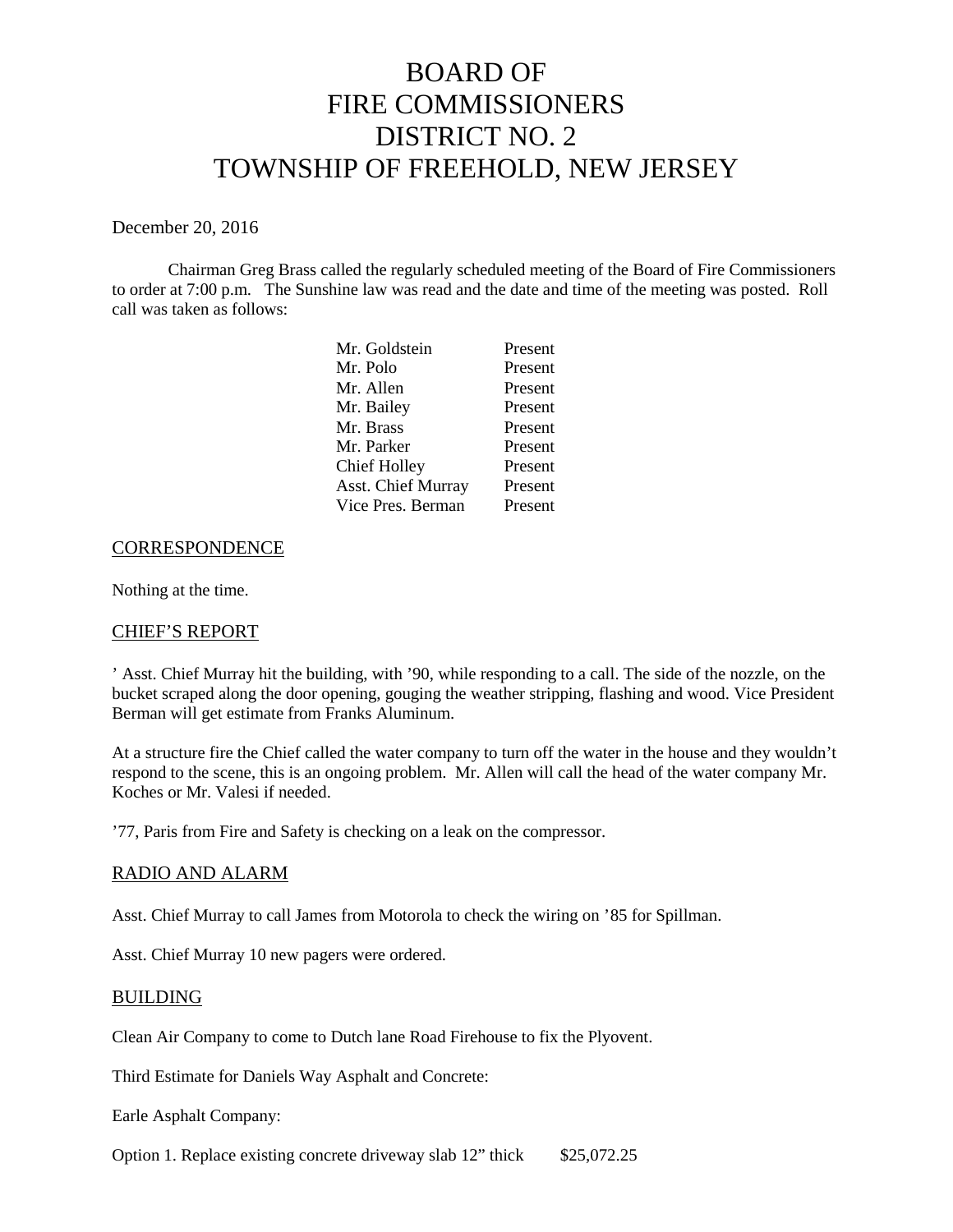This will go out for bid.

#### **INSURANCE**

Off duty Accident Benefit all members and Commissioners will be covered up to \$50,000.00 for non-fire related accidents for \$805.00 a year.

Insurance, the trucks were under insured, Dave will get a quote, so the trucks are insured for their replacement value..

## MAINTENANCE

Mr. Bailey got estimates for new Air Cascade System:

Midatlantic Scott System: \$52,927.00 with a 1 yr. Warranty.

Mako System: \$51,425.00 with a 2yr warranty.

After the budget is passed it will go out for bid.

#### NEW BUSINESS

Mr. Goldstein to get an estimate to change the headlights on the older trucks to LED or Xenon lights.

#### OLD BUSINESS

When Dr. Carter receives the first installment of his fee, he will start working on the Needs Study, approved by the Board.

# DEPARTMENT OF ENVIROMENTAL PROTECTION

Email from Lauren Woods on doing annual water samples, Mr. Parker to ok this.

### TREASURER

Received  $4<sup>th</sup>$  quarter payment from Township of Freehold for \$280,428.75, it was deposited in the Freehold Savings and Loan money market account on 12/19/16.

| Checking Acct.                    | 722.08<br>S.   |
|-----------------------------------|----------------|
| Money Market Acct. \$1,110,238.97 |                |
| CD Acct.                          | \$1,035,248.12 |
| Total                             | \$2,146,209.17 |

| Check $#$                 | Amount                  |
|---------------------------|-------------------------|
| 10098 U.S. Postal Service | 102.00<br><b>S</b>      |
| 10099 JCP&L               | \$960.48                |
| 10100 Holmes and McDowell | \$73,968.34             |
| 10101 NJNG                | 184.93<br><sup>S</sup>  |
| 10102 Optimum             | 309.55<br><sup>\$</sup> |